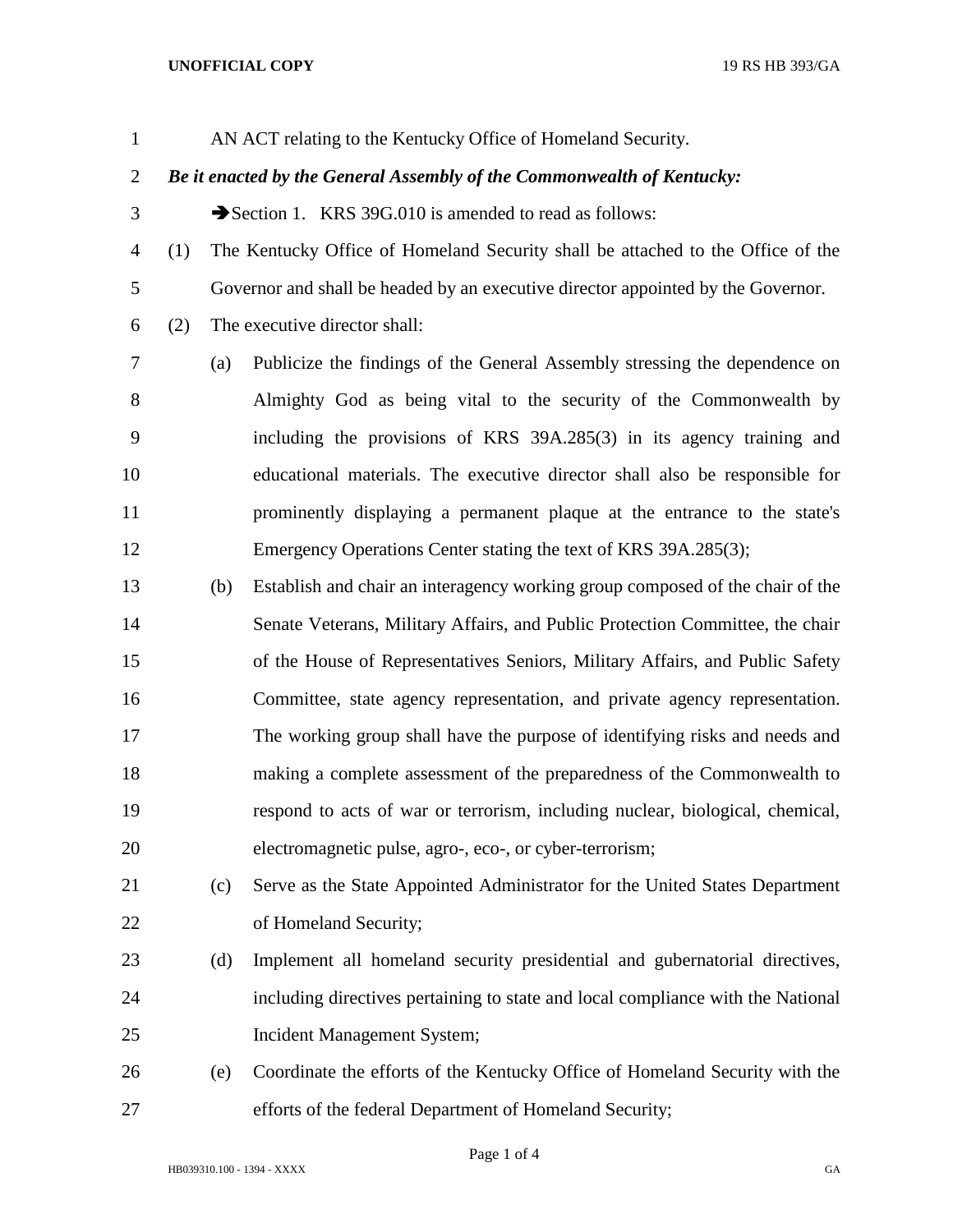| $\mathbf{1}$   |     | (f) | Accept and allocate any homeland security funds in compliance with                 |  |  |  |
|----------------|-----|-----|------------------------------------------------------------------------------------|--|--|--|
| $\overline{2}$ |     |     | applicable federal and state laws and administrative regulations; and              |  |  |  |
| 3              |     | (g) | Inform the members of the General Assembly of the process by which a public        |  |  |  |
| $\overline{4}$ |     |     | agency applies for a federal homeland security grant and shall provide the         |  |  |  |
| 5              |     |     | following information to the members at least ninety (90) days before an           |  |  |  |
| 6              |     |     | application deadline:                                                              |  |  |  |
| 7              |     |     | The application deadline;<br>1.                                                    |  |  |  |
| 8              |     |     | How a public agency can obtain an application form;<br>2.                          |  |  |  |
| 9              |     |     | 3.<br>How a public agency can obtain assistance in filling out an application      |  |  |  |
| 10             |     |     | form; and                                                                          |  |  |  |
| 11             |     |     | Any other information that would be helpful to a public agency<br>4.               |  |  |  |
| 12             |     |     | interested in applying for a federal homeland security grant.                      |  |  |  |
| 13             | (3) |     | The executive director may delegate responsibilities created under this section to |  |  |  |
| 14             |     |     | another executive branch agency.                                                   |  |  |  |
| 15             | (4) |     | The Kentucky Office of Homeland Security shall:                                    |  |  |  |
| 16             |     | (a) | Develop and publish a comprehensive statewide homeland security strategy           |  |  |  |
| 17             |     |     | that coordinates state and local efforts to detect, deter, mitigate, and respond   |  |  |  |
| 18             |     |     | to a terrorist incident;                                                           |  |  |  |
| 19             |     | (b) | Develop a comprehensive strategy addressing how state and federal funds and        |  |  |  |
| 20             |     |     | other assistance will be allocated within the state to purchase specialized        |  |  |  |
| 21             |     |     | equipment required to prevent and respond effectively and safely to terrorist      |  |  |  |
| 22             |     |     | incidents;                                                                         |  |  |  |
| 23             |     | (c) | Urge the state and local governments to exceed minimum federal                     |  |  |  |
| 24             |     |     | requirements for receiving assistance in preparing to respond to acts of war or    |  |  |  |
| 25             |     |     | terrorism in the hope that the Commonwealth will become a national leader in       |  |  |  |
| 26             |     |     | this preparation;                                                                  |  |  |  |
| 27             |     | (d) | Provide information explaining how individuals and private organizations,          |  |  |  |

Page 2 of 4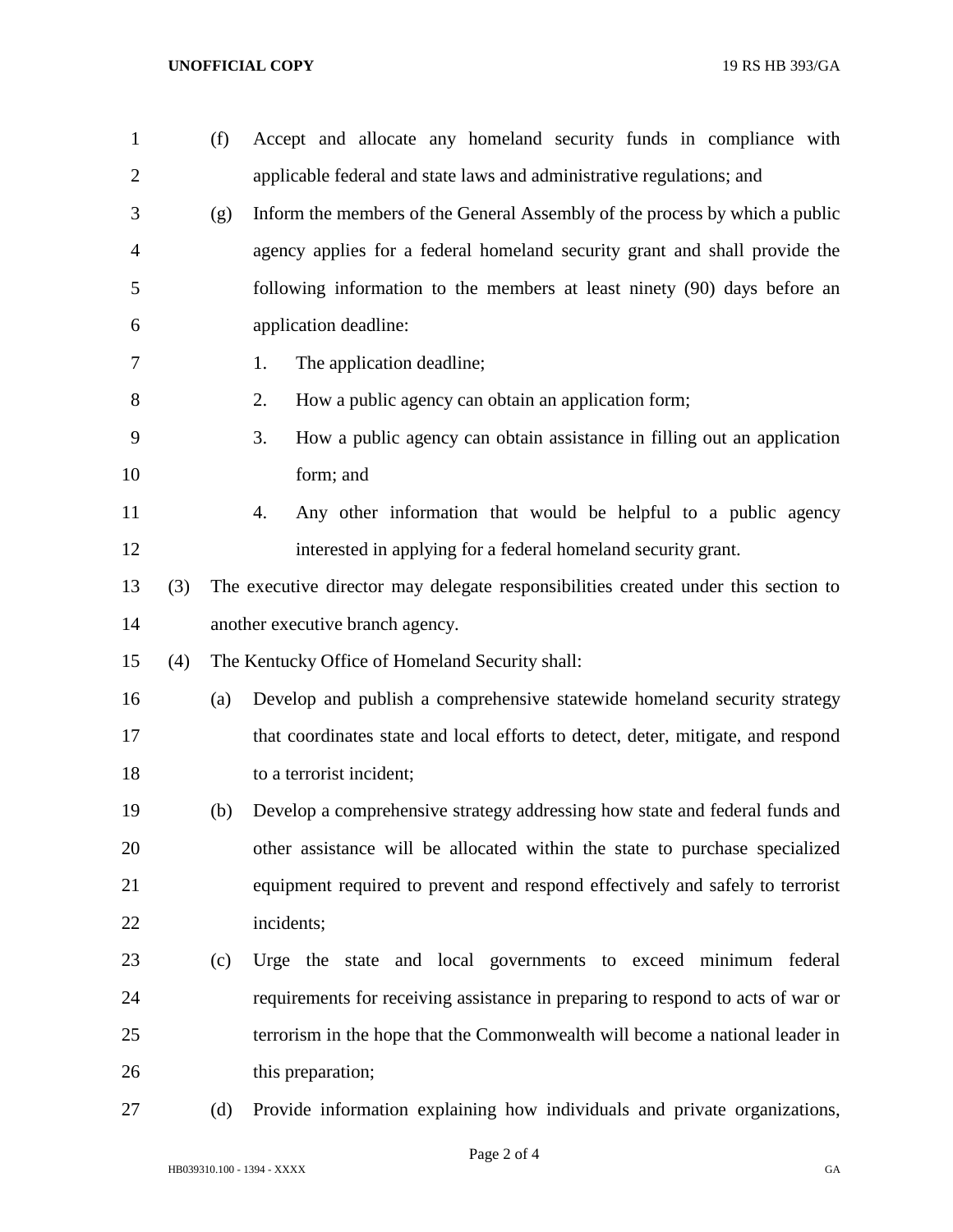| $\mathbf{1}$   |     | including volunteer and religious organizations, can best prepare for and    |
|----------------|-----|------------------------------------------------------------------------------|
| $\overline{2}$ |     | respond to incidents contemplated by this section and to other threatened,   |
| 3              |     | impending, or declared emergencies and whom to contact should they desire    |
| $\overline{4}$ |     | to volunteer help or services during such an emergency. The program shall    |
| 5              |     | identify and encourage these private organizations to specifically commit to |
| 6              |     | provide food, shelter, personnel, equipment, materials, consultation, and    |
| 7              |     | advice, or other services needed to respond to these incidents;              |
| 8              | (e) | Administer the Kentucky Intelligence Fusion Center and coordinate its        |
| 9              |     | operations with other federal, state, and local agencies;                    |
| 10             | (f) | Form the Commonwealth Activity Taxonomy System (CATS)<br>1.                  |
| 11             |     | <b>Committee to develop and oversee a system of evaluating special</b>       |
| 12             |     | events to determine, plan, mitigate, and respond to risks and threats to     |
| 13             |     | the Commonwealth.                                                            |
| 14             |     | The committee shall consist of members from no fewer than five (5)<br>2.     |
| 15             |     | state agencies, including:                                                   |
| 16             |     | <b>Kentucky Office of Homeland Security;</b><br>a.                           |
| 17             |     | <b>Kentucky Division of Emergency Management;</b><br>$\bm{b}$ .              |
| 18             |     | <b>Kentucky National Guard; and</b><br>$\mathbf{c}$ .                        |
| 19             |     | <b>Kentucky State Police.</b><br>$\boldsymbol{d}$ .                          |
| 20             |     | The committee shall establish a quantitative system to identify and<br>3.    |
| 21             |     | rank state public events, to maintain public safety, and to protect          |
| 22             |     | <i>public property.</i>                                                      |
| 23             |     | Membership shall be determined by the state agencies identified in<br>4.     |
| 24             |     | subparagraph 2. of this paragraph, and the executive director of the         |
| 25             |     | <b>Kentucky Office of Homeland Security shall appoint other members</b>      |
| 26             |     | as necessary.                                                                |
| 27             |     | The committee shall elect a chair and a vice chair from its members<br>5.    |